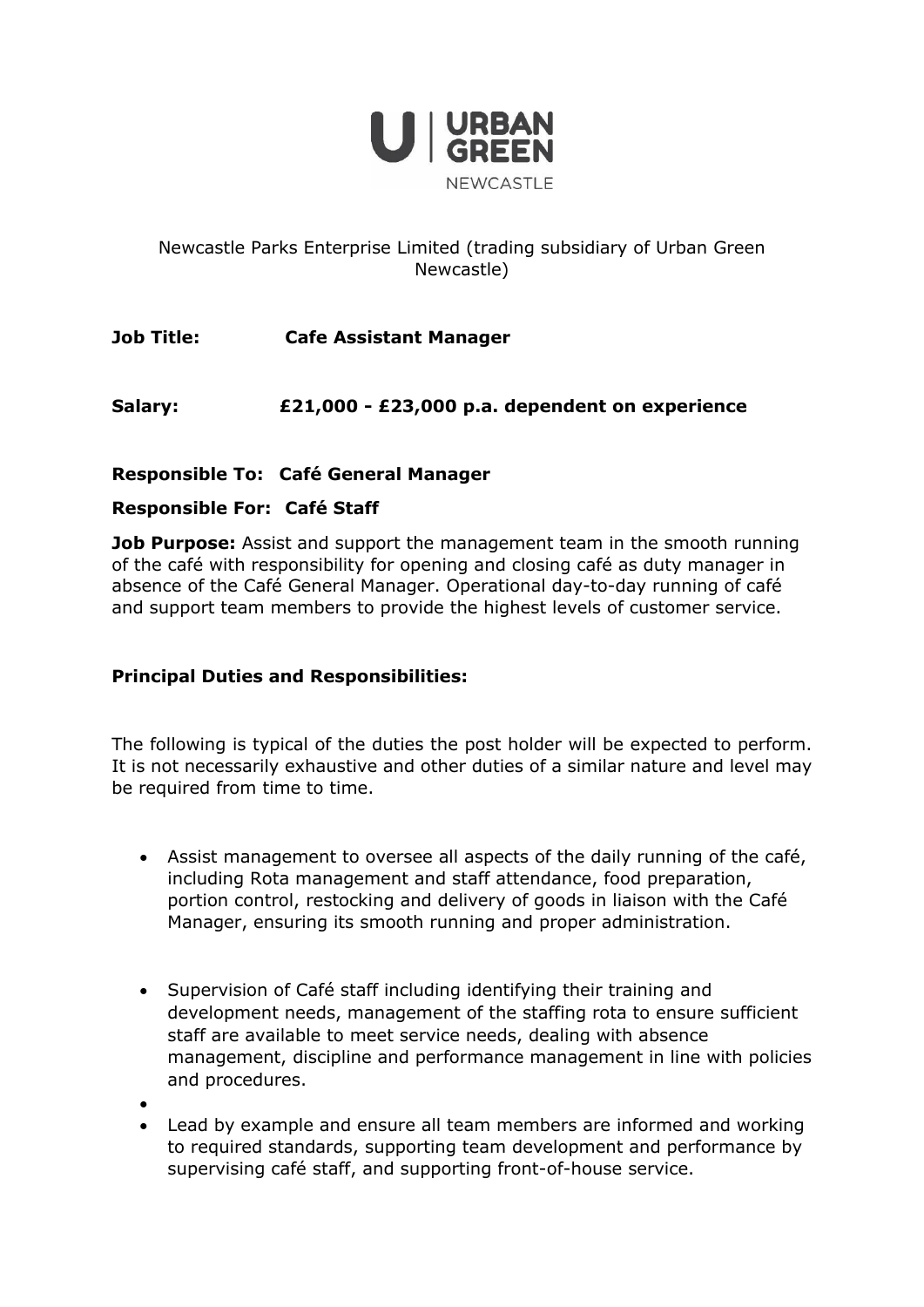- Handle customer feedback and queries in a courteous and professional manner and report feedback to Café Manager.
- Ensure that the café is always kept clean and tidy, that tables are cleared, and waste is removed. The appearance of displays to be maintained and to a high standard with
- Responsible for security (products and cash), ensuring that payments are taken accurately, and being vigilant for shoplifters, and fraudulent payment methods.
- To learn all aspects of the EPOS till and be able to fill the Manager's role during their absence.
- Keep up to date with promotions and assist with the creation of engaging displays to attract customers.

Assist with the preparation of accurate information for Payroll in liaison with the HR Adviser and Café Manager.

- Undertake specified administrative functions for stock management, ordering and product deliveries and assist with periodic stock take in line with training and development programme.
- Deal with telephone and email queries promptly, answering customer queries in a courteous and timely fashion.
- Assist with management of Social Media channels (Facebook, Twitter) to promote café and respond to feedback and enquiries.
- Manage opening and closing of site with Café Manager.
- Work within established guidelines and operating procedures, ensuring up-to-date knowledge on regulations relating to health and safety at work, first aid training, food handling and hygiene, fire safety, sale of alcohol.